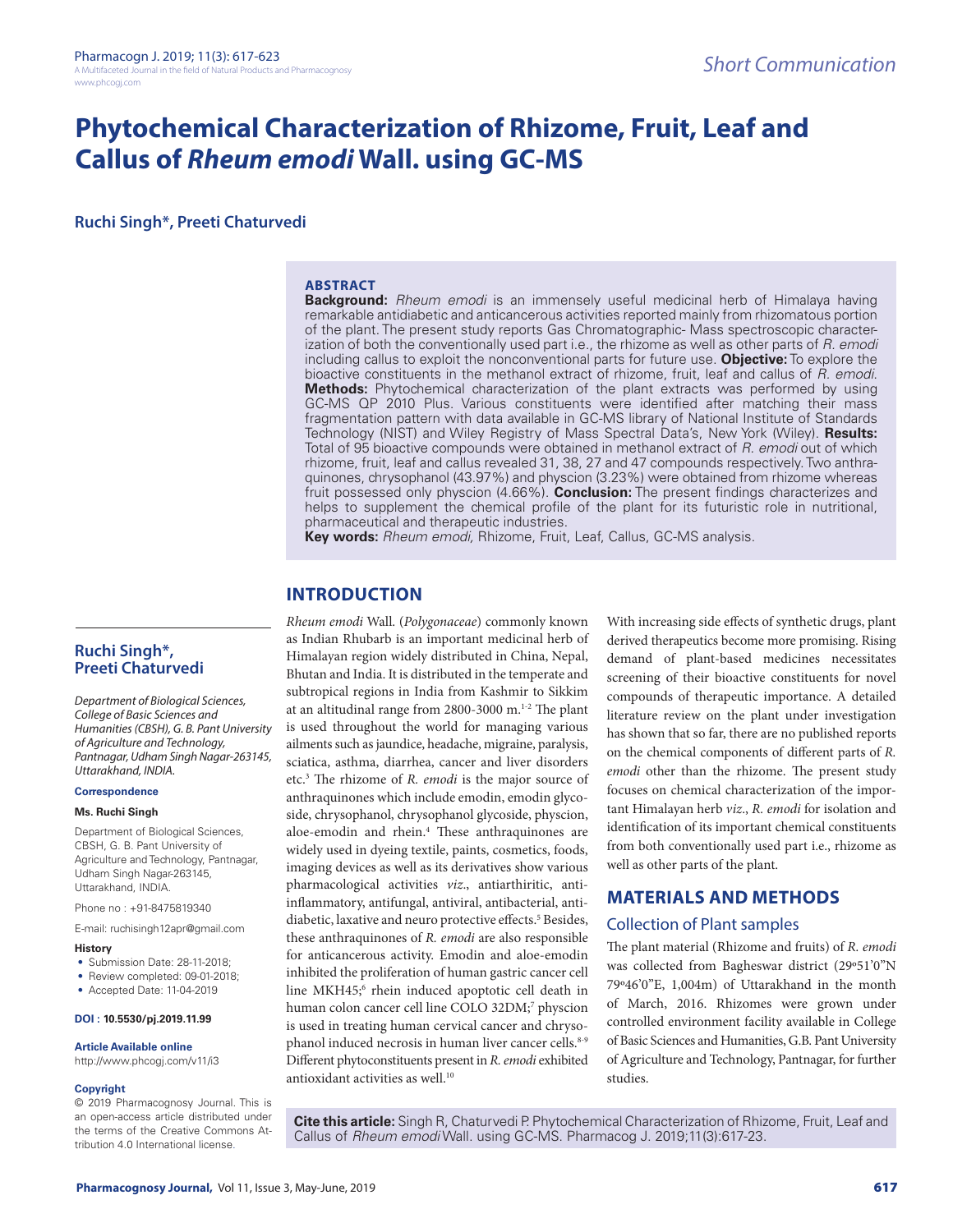Leaf explants obtained from the pot grown plants (3 months old) were surface sterilised with 1% bavistin and 0.1 %  $\mathrm{HgCl}_{2}$  and inoculated on Murashige and Skoog medium supplemented with 3% sucrose, 5.0 µM NAA, 10.0 µM BAP and 0.8 % agar. Inoculated explants were placed in culture room with 16 h photoperiod supplied by cool white fluorescent tube lights at  $25 \pm 2$ °C for callus induction. 30 days harvested callus was used for sample preparation.

## Preparation of crude extract

The plant samples (Rhizomes, fruits, leaves and callus) were air dried at room temperature and grinded separately to fine powder. 2g fine powder of each sample was subjected to extraction in 250 ml of methanol using Soxhlet apparatus (Khera Instruments Pvt. Ltd., Delhi, India). The methanol extract was evaporated in a rotary evaporator (U-Tech, Star Scientific Instruments, Delhi, India) at 70ºC to obtain solid mass. The solid mass was collected and stored at 4ºC for further use. The extracted samples was redissolved in methanol for GC-MS analysis.

## GC-MS analysis

The Gas Chromatography-Mass Spectroscopic (GC-MS) analysis of methanol extract was performed by using GC-MS (QP2010 Plus, Gas Chromatograph Mass spectrometer, SHIMADZU, USA.) equipped with Rxi ®-5Sil MS capillary GC column (5% phenyl 95% dimethyl polysiloxane) with 30 m length, 0.25mm dia. and 0.25µm film thickness. Flow rate of mobile phase (Carrier gas: He) was set at 1.21 ml/min. Temperature (Oven temperature) was set at 80ºC subsequently raised to 250ºC at 5ºC/min and injected with 1µl volume. Samples dissolved in methanol were run fully at range of 40-700 m/z.

#### Identification of compounds

The bioactive compounds obtained by GC-MS were identified after matching their mass fragmentation pattern with data available in GC-MS library of National Institute of Standards Technology (NIST) and Wiley Registry of Mass Spectral Data's, New York (Wiley). The relative percentage of each constituent was expressed as percentage with peak area normalization.

# **RESULTS AND DISCUSSION**

The gas chromatograms of rhizome, leaf, fruit and callus of *R. emodi* confirmed the existence of numerous interesting compounds with different retention times. The compounds were identified through mass spectrometry attached with GC. The identified compounds and their molecular formula, molecular weight, peak area (%) are given in Table 1; nature of the compounds and their biological activities are given in Table 2. Overall, 95 bioactive compounds were obtained in methanol extract of different parts of *R. emodi* out of which rhizome, fruits, leaf and callus extracts revealed 31, 38, 27 and 47 peaks respectively. The GC-MS chromatograms of rhizome, fruits, leaves and callus are shown in Figure 1-4. Some of these compounds are unique to a specific plant part while others occurred as common compounds as shown by venn diagram in Figure 5. There are only 2 compounds that are common to all extracts whereas rhizome, fruits, leaf and callus possessed 09, 16, 16 and 18 unique compounds respectively. 16 compounds were common in rhizome and callus. In fruit and callus, 15 compounds were similar whereas in fruit and rhizome 14 compounds were common. Leaf and callus, however showed only 10 common compounds. Rhizome, fruit and leaf showed only one common compound viz., myristyl palmitate whereas rhizome, leaf and callus extracts showed methyl palmitate as a common compound. Major bioactive compounds (%) of rhizome are: Chrysophanol (43.97), Bis (2-ethylhexyl) phthalate (21.38), Flavidin (5.09), Beta-D-Glucopyranose,

1,6-anhydro-(3.38), Physcion (3.23), Guanosine (3.16), n-Hexadecanoic acid (2.81), Diosgenin (2.65) and β-sitosterol (2.37).

Methanol extract of fruits revealed 38 bioactive compounds (%) out of which Bis (2- ethylhexyl) phthalate(24.41), Beta-D-Glucopyranose, 1,6-anhydro-(15.41), n-Hexadonic acid (7.41), cis-9-Hexadecenal (7.28), Physcion (4.66), Pyrogallol (3.84), γ-sitosterol (3.77), Myristyl palmitate (2.66), Palmitoleyl oleate (2.44), (Z)-Decyl icos-9-enoate (2.04), Patchoulol (2.01) and Lupeol (1.94) are the major compounds.

Likewise, leaf extract of *R. emodi* revealed 28 compounds(%) out of which Bis (2- ethylhexyl) phthalate (24.69), Methyl palmitate (12.82), 6-Octadecenoic acid, methyl ester, (Z)-(9.93), Diosgenin acetate (6.98), Diosgenin (6.84), 9,12-Octadecadienoic acid (Z,Z)-(4.47), β-sitosterol (3.55), Squalene (3.21) and 7, beta-hydroxydiosgenin (1.37), are the major compounds. *In vitro* grown callus extract of *R. emodi* in particular, revealed maximum number of compounds (47). Bis (2- ethylhexyl) phthalate (19.19), γ-sitosterol (9.86), Trans-2,3-dimethylthiane (9.02), Methyl palmitate (8.82), 4H-Pyran-4-one, 2,3-dihydro3,5-dihydroxy-6-methyl-(8.23), Guanosine (7.96), 4-Methyl-1-octene (3.21), Acetin, 1-mono (3.17), 2-Hydroxycyclopentadecanone (3.06), Diosgenin (2.14) and Stigmasta-3,5-dien-7-one(1.13) are the major compounds of the callus extract.

GC-MS analysis of crude extracts of different parts of *R. emodi* revealed presence of several bioactive compounds having strong biological activities such as antibacterial, antifungal, anti-inflammatory, antidiabetic, anticancerous and other prophylactic activities. Besides, the different extracts showed presence of several important anthraquinones like Chrysophanol and Physcion that are known to possess anticancer activity. The other anticancer compounds present in the extracts are 9-Octadecenoic acid(Z)-, methyl ester, Diosgenin, 7, beta-Hydroxydiosgenin, Lupeol and Pyrogallol. γ-sitosterol, β-sitosterol and Diosgenin are the important anti-diabetic compounds reported in the extracts. Lupeol, Neophytadiene, Stigmasta-3, 5-dien-7-one are anti-inflammatory compounds whereas Squalene, Vitamin E, Hexadecanoic acid, methyl ester are antimicrobial compounds reported in the extract (Table 2).<sup>11-36</sup> Squalene, an important triterpene having antioxidant, immunostimulatory and anticancer properties was found in all the extracts of *R. emodi* except rhizome with maximum area in leaf (3.21%). Present study revealed that leaf of *R. emodi* can also be used as a potential source of diosgenin as rhizome, leaf and callus possessed 2.65%, 6.84% and 2.14% diosgenin respectively. Conventionally, diosgenin is obtained mainly from *Dioscorea* sp.37 and is used in pharmaceutical industries for preparing various steroidal drugs against cancer, inflammation, hypercholesterolemia and several types of infections. γ-sitosterol, an important antidiabetic compound was also obtained in fruit (3.77%) and callus (9.86%) extracts of *R. emodi.* The present study reports for first time, the presence of important anticancerous compounds *viz*., pyrogallol (3.84%) and physcion (4.66%) in fruits of the plant. Squalene, diosgenin, γ-sitosterol, pyrogallol and physcion are reported imperative anticancerous and antidiabetic compounds that are found to be present in nonconventional parts of *R. emodi* rather than the conventionally used rhizome. Hence, other parts of the plant can also be used for medicinal purpose relinquishing the dependence on underground rhizome.

## **CONCLUSION**

*R. emodi* is an important medicinal plant showing presence of several anticancer and antidiabetic compounds. *R. emodi* possess plethora of anthraquinones. Physcion, an important anticancer anthraquinone till now reported only in rhizome of *R. emodi* was also present in the fruits. Along with the anthraquinones, other secondary metabolites *viz.,* fatty acids, triterpenes, phytosterols, steroids, phenols, essentials oils were also present in different parts of *R. emodi.* These secondary metabolites are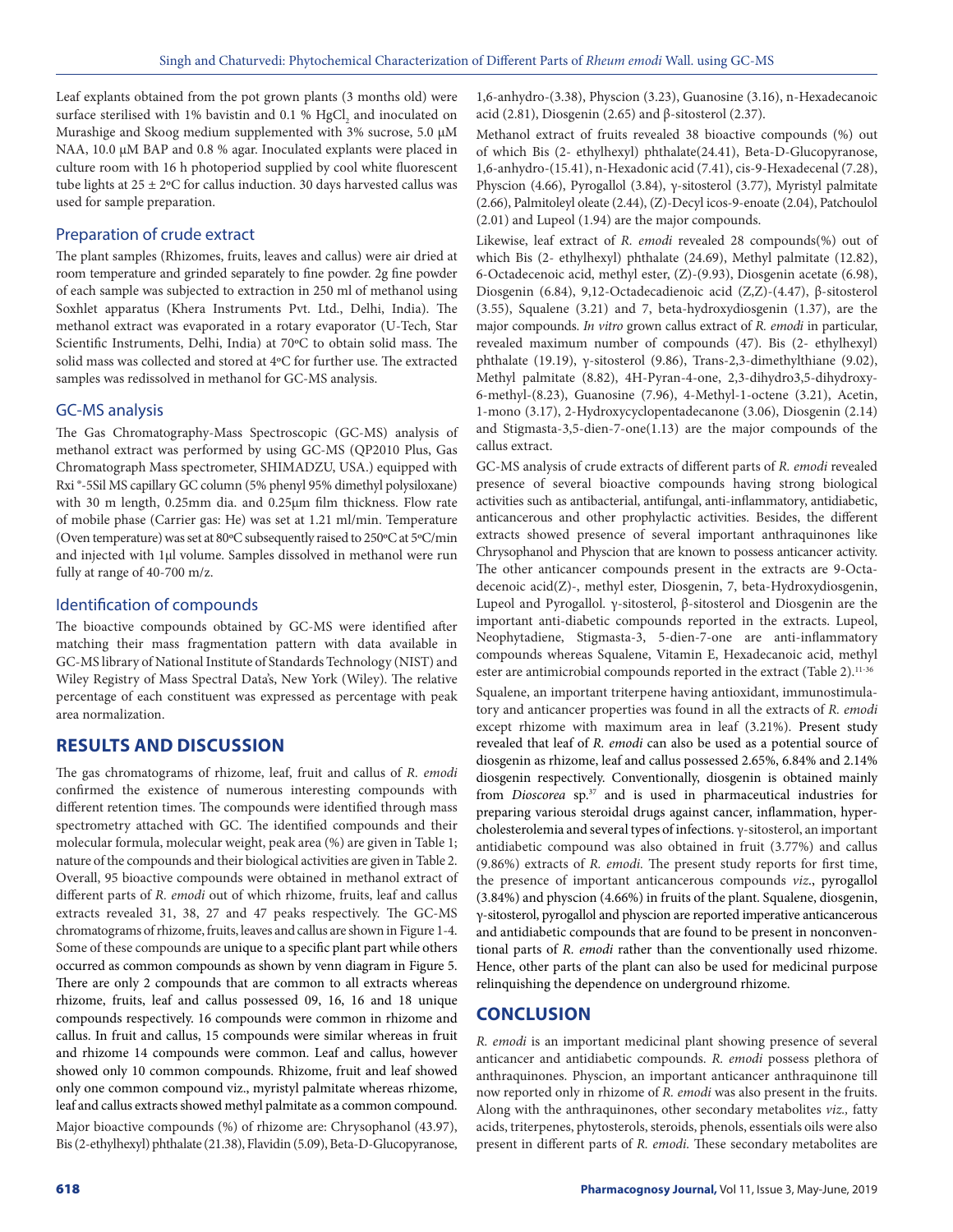| S.No.          | <b>Compounds</b>                                       | <b>Formula</b>                         | <b>Molecular</b><br>weight (g/mol) | <b>Rhizome</b><br>(Area %) | <b>Fruit</b><br>(Area %) | <b>Leaves</b><br>(Area %) | <b>Callus</b><br>(Area %) |
|----------------|--------------------------------------------------------|----------------------------------------|------------------------------------|----------------------------|--------------------------|---------------------------|---------------------------|
| $\mathbf{1}$   | Guanosine                                              | $C_{10}H_{13}N_5O_5$                   | 283.244                            | 3.16                       | $\overline{a}$           |                           | 7.96                      |
| $\overline{2}$ | Beta-D-Glucopyranose, 1,6-anhydro-                     | $C_6H_{10}O_5$                         | 162.141                            | 3.38                       | 15.41                    |                           | 1.53                      |
| $\mathfrak{Z}$ | Hexadecanoic acid, methyl ester                        | $C_7H_{14}O_5$                         | 270.457                            | 0.98                       | 0.99                     | $\overline{a}$            | 0.46                      |
| $\overline{4}$ | 2,6,10-Dodecatrienal, 3,7,11-trimethyl                 | $C_{15}H_{24}O$                        | 220.350                            |                            | $\overline{\phantom{m}}$ | 1.16                      | $\overline{\phantom{a}}$  |
| 5              | Beta.-Amyrone                                          | $C_{23}H_{34}O_4$                      | 372.505                            | $\overline{\phantom{a}}$   | $\overline{\phantom{a}}$ | $\overline{a}$            | 0.22                      |
| 6              | n-Hexadecanoic acid                                    | $C_{16}H_{32}O_2$                      | 256.4                              | 2.81                       | 7.41                     |                           | $\overline{\phantom{a}}$  |
| 7              | Isopropyl palmitate                                    | $C_{19}H_{38}O_2$                      | 298.511                            | 0.51                       | 1.08                     | $\overline{\phantom{a}}$  | 0.40                      |
| $\,$ 8 $\,$    | Methyl palmitate                                       | $C_{17}H_{34}O_2$                      | 270.45                             | 0.18                       | $\overline{\phantom{a}}$ | 12.82                     | 8.82                      |
| 9              | Eicosane                                               | $C_{20}H_{42}$                         | 282.556                            |                            | 0.61                     | $\overline{\phantom{a}}$  |                           |
| 10             | Cholesterol chloroformate                              | $C_{28}H_{45}ClO_2$                    | 449.12                             |                            | $\overline{\phantom{a}}$ | 2.07                      |                           |
| 11             | Diosgenin acetate                                      | $C_{29}H_{44}O_4$                      | 456.66                             |                            | $\overline{a}$           | 6.98                      | 1.26                      |
| 12             | Trans-2,3-dimethylthiane                               | $C_7H_{14}S$                           | 130.24                             |                            |                          |                           | 9.02                      |
| 13             | Dicyclohexyl phthalate<br>$C_{20}H_{26}O_4$<br>330.424 |                                        |                                    | $\overline{\phantom{a}}$   | 0.81                     | $\overline{\phantom{a}}$  |                           |
| 14             | 3-Bromocholest-5-ene                                   | $C_{27}H_{45}Br$                       | 449.51                             | 0.28                       | 1.55                     | $\overline{a}$            | 0.42                      |
| 15             | Physcion                                               | $C_{16}H_{12}O_5$                      | 284.267                            | 3.23                       | 4.66                     |                           |                           |
| 16             | Diosgenin benzoate                                     | $C_{34}H_{46}O_4$                      | 518.727                            | 1.07                       | $\overline{\phantom{a}}$ | $\overline{a}$            | $\overline{\phantom{a}}$  |
| 17             | Cholesta-4,6-dien-3-ol,                                | $C_{27}H_{44}O$                        | 384.64                             | 0.59                       | 1.69                     | $\frac{1}{2}$             | 1.31                      |
| 18             | Diosgenin                                              | $C_{27}H_{42}O_3$                      | 414.63                             | 2.65                       | $\overline{\phantom{a}}$ | 6.84                      | 2.14                      |
| 19             | Myristyl palmitate                                     | $C_{30}H_{60}O_2$                      | 452.808                            | 0.29                       | 1.43                     | 0.46                      |                           |
| 20             | Trisdibutylphenyl phosphite                            | $C_{42}H_{63}O_3P$                     | 646.92                             | 0.31                       | 1.34                     | $\overline{a}$            | 1.02                      |
| 21             | Stigmasta-3,5-dien-7-one                               | $C_{29}H_{46}O$                        | 410.68                             | 0.42                       |                          |                           | 1.13                      |
| 22             | 7.beta.-Hydroxydiosgenin                               | $C_{29}H_{46}O$                        | 410.686                            | 0.34                       |                          |                           |                           |
| 23             | Cholestenone                                           | $C_{27}H_{44}O$                        | 384.64                             | 0.29                       |                          |                           | 0.28                      |
| 24             | Tetracosamethyl-cyclododecasiloxane,                   | $C_{24}H_{72}O_{12}Si_{12}$            | 889.84                             | 1.27                       | 0.76                     |                           | 0.22                      |
| 25             | Tris(2,4-di-tert-butylphenyl) phosphate                | $C_{42}H_{63}O_4P$                     | 662.93                             | 0.76                       |                          |                           | 2.93                      |
| 26             | Cyclodecasiloxane, eicosamethyl-                       | $C_{20}H_{60}O_{10}Si_{10}$            | 741.54                             | 0.75                       | $\overline{\phantom{a}}$ |                           |                           |
| 27             | Silane, 2-butenylmethoxymethylphenyl-                  | $C_{12}H_{18}OSi$                      | 206.35                             | $\overline{\phantom{a}}$   | 0.42                     |                           | $\overline{\phantom{a}}$  |
| 28             | Carvone                                                | $C_{10}H_{14}O$                        | 150.221                            | $\overline{a}$             | 0.88                     | $\overline{a}$            | 0.28                      |
| 29             | 2-Hydroxycyclopentadecanone                            | $C_{15}H_{28}O_2$                      | 240.38                             | $\overline{a}$             | $\overline{\phantom{a}}$ | $\overline{a}$            | 3.06                      |
| 30             | Stearic acid                                           | $C_{18}H_{36}O_2$                      | 284.48                             |                            | $\overline{\phantom{a}}$ |                           | 0.98                      |
| 31             | 4 [(Trimethylsilyl)oxy]cyclohexanol                    | $C_9H_{20}O_2Si$                       | 188.342                            |                            | 0.99                     |                           |                           |
| 32             | Patchoulol                                             | $C_{15}H_{26}O$                        | 222.372                            |                            | 2.01                     |                           |                           |
| 33             | Neophytadiene                                          | $\mathrm{C}_{_{20}\mathrm{H}_{_{38}}}$ | 278.515                            |                            | 0.58                     | 1.99                      | 0.66                      |
| 34             | Cyclooctasiloxane, hexadecamethyl-                     | $C_{16}H_{48}O_8Si_8$                  | 593.232                            | $\overline{\phantom{a}}$   | 0.32                     |                           |                           |
| 35             | Tetracosyl acetate                                     | $C_{26}H_{52}O_2$                      | 396.70                             | 0.51                       | $\overline{\phantom{a}}$ |                           |                           |
| 36             | Heptadecane                                            | $C_{17}H_{36}$                         | 240.475                            |                            | 0.32                     |                           |                           |
| 37             | 3-(3-Methylbutyl)thiophene-1,1-dioxide                 | $C_9H_{14}O_2S$                        | 186.0                              |                            | $\overline{\phantom{a}}$ |                           | 0.34                      |
| 38             | Silicone oil                                           |                                        |                                    | $\overline{\phantom{a}}$   | 0.66                     |                           |                           |
| 39             | 9-Octadecenoic acid (Z)-, methyl ester                 | $C_{19}H_{34}O_2$                      | 294.479                            | 0.18                       | 1.11                     |                           |                           |
| $40\,$         | 1,4-Benzenedicarboxylic acid, bis(2-ethylhexyl) ester  | $C_{24}H_{38}O_4$                      | 390.564                            | $\overline{a}$             | 0.44                     | $\frac{1}{2}$             | 0.39                      |
| 41             | Squalene                                               | $C_{30}H_{50}$                         | 410.73                             | $\overline{\phantom{m}}$   | 1.12                     | 3.21                      | 0.19                      |
| 42             | Hexacosane                                             | $C_{26}H_{54}$                         | 366.71                             | ÷                          | 1.08                     |                           |                           |
| 43             | Tetratetracontane                                      | $C_{44}H_{90}$                         | 619.204                            | $\overline{\phantom{a}}$   | 0.41                     |                           |                           |
| 44             | Triphenyl phosphate                                    | $C_{18}H_{15}O_4P$                     | 326.28                             | 0.36                       |                          |                           |                           |
| 45             | Dicyclohexyl phthalate (Isocarnosol)                   | $C_{20}H_{26}O_4$                      | 330.424                            | 1.09                       | $\overline{\phantom{a}}$ |                           |                           |
| 46             | 1H-purin-6-amine                                       | $C_{12}H_{10}FN_5$                     | 243.245                            |                            | 1.19                     |                           |                           |
| 47             | Gamma-sitosterol                                       | $C_{29}H_{50}O$                        | 414.718                            |                            | 3.77                     |                           | 9.86                      |
| $\rm 48$       | Lupeol                                                 | $C_{30}H_{50}$                         | 426.729                            | $\overline{\phantom{a}}$   | 1.94                     |                           | $\overline{\phantom{a}}$  |

## **Table 1: Phytoconstituents identified in methanol extract of different parts of** *R. emodi* **by GC-MS.**

Continued...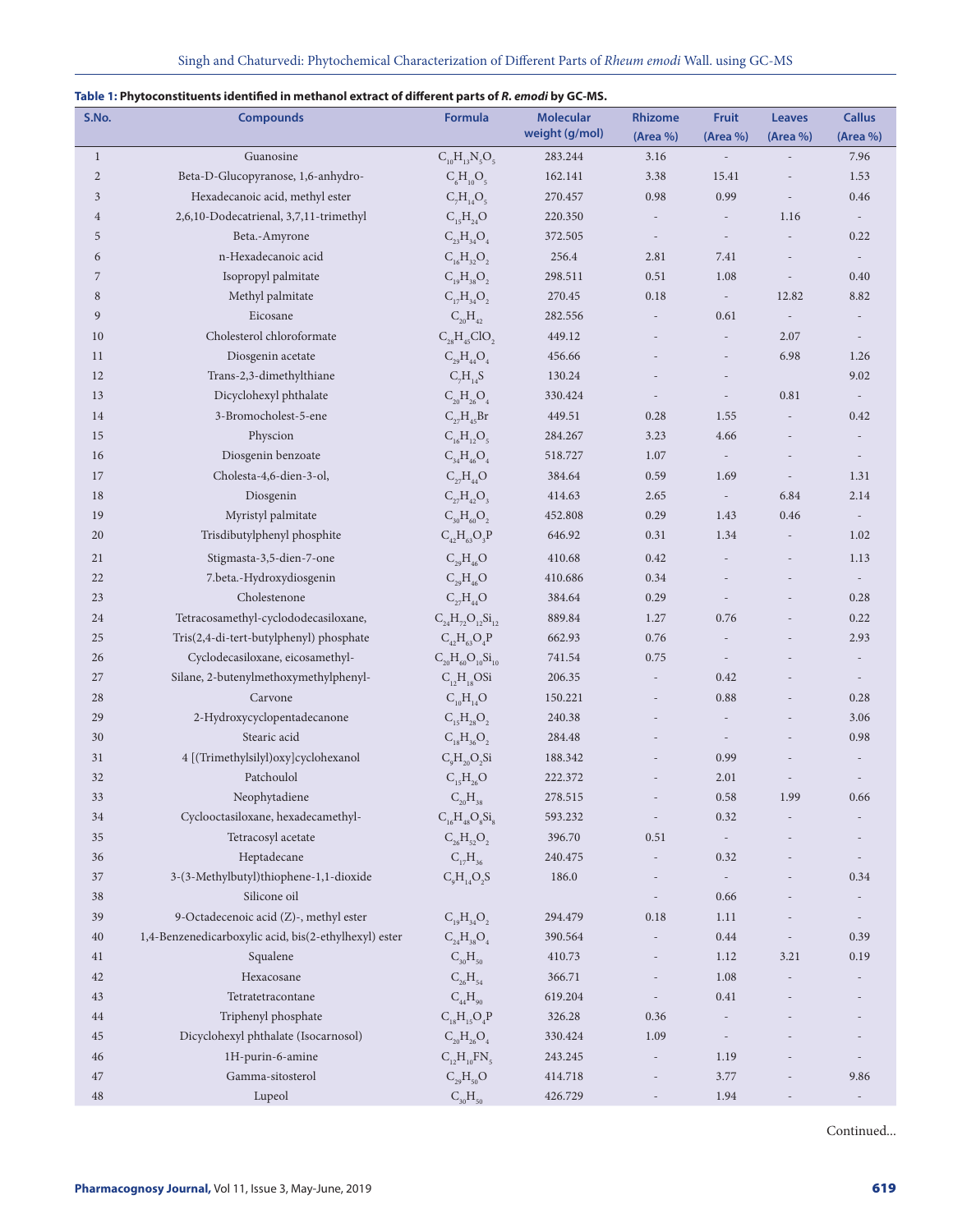| Table 1: Cont'd. |                                                                                                 |                                |                                    |                                            |                          |                           |                           |  |
|------------------|-------------------------------------------------------------------------------------------------|--------------------------------|------------------------------------|--------------------------------------------|--------------------------|---------------------------|---------------------------|--|
| S.No.            | <b>Compounds</b>                                                                                | <b>Formula</b>                 | <b>Molecular</b><br>weight (g/mol) | <b>Rhizome</b><br>(Area %)                 | <b>Fruit</b><br>(Area %) | <b>Leaves</b><br>(Area %) | <b>Callus</b><br>(Area %) |  |
| 49               | Digitoxigenin-4-en                                                                              | $C_{23}H_{32}O_4$              | 372.505                            |                                            |                          |                           | 0.39                      |  |
| 50               | Pentadecanoic acid, isopropyl ester                                                             | $C_{18}H_{36}O_2$              | 284.48                             |                                            |                          | 1.15                      |                           |  |
| 51               | (Z)-Decyl icos-9-enoate                                                                         | $C_{30}H_{58}O_2$              | 450.78                             |                                            | 2.04                     | $\sim$                    |                           |  |
| 52               | 1,2,4-Trimethyl-3-nitrobicyclo [3.3.1] nonan-9-one                                              | $C_{12}H_{19}NO_3$             | 225.288                            |                                            | $\overline{a}$           | 0.49                      | $\sim$                    |  |
| 53               | Methyl 3-oxoheptanoate                                                                          | $C_8H_{14}O_3$                 | 158.197                            |                                            |                          |                           | 1.21                      |  |
| 54               | 2,6-di-tert-butyl-4-methylphenol                                                                | $C_{15}H_{24}O$                | 220.35                             |                                            |                          | $\overline{\phantom{a}}$  | 0.34                      |  |
| 55               | Tetradecanoic acid, 12-methyl-, methyl ester                                                    | $C_{16}H_{32}O_2$              | 256.424                            |                                            | $\overline{\phantom{m}}$ | 0.78                      |                           |  |
| 56               | Phthalic acid, heptyl trans-hex-3-enyl ester                                                    | $C_{21}H_{30}O_4$              | 346.46                             | $\overline{\phantom{a}}$                   | $\overline{\phantom{a}}$ | 1.21                      | $\overline{\phantom{a}}$  |  |
| 57               | 9,12-Octadecadienoic acid (Z, Z)-                                                               | $C_{18}H_{32}O_2$              | 280.44                             | 0.15                                       | 0.25                     | 4.74                      | 1.25                      |  |
| 58               | Phthalic acid, cyclobutyl isobutyl ester                                                        | $C_{16}H_{20}O_4$              | 276.332                            | $\overline{a}$                             | $\overline{\phantom{a}}$ | 0.73                      | 0.38                      |  |
| 59               | 1-Octadecyne                                                                                    | $C_{18}H_{34}$                 | 250.47                             | $\overline{a}$                             | $\overline{\phantom{a}}$ | 0.95                      | $\overline{a}$            |  |
| 60               | cis-9-Hexadecenal                                                                               | $C_{16}H_{30}O$                | 238.415                            | 7.28                                       |                          | $\overline{\phantom{a}}$  |                           |  |
| 61               | 6-Octadecenoic acid, methyl ester, (Z)-                                                         | $C_{19}H_{36}O_2$              | 296.48                             | $\overline{\phantom{a}}$<br>$\overline{a}$ |                          | 9.93                      | $\overline{\phantom{a}}$  |  |
| 62               | 7-Hexadecenoic acid, methyl ester, (Z)-                                                         | $C_{17}H_{32}O_2$              | 268.434                            |                                            | $\overline{\phantom{a}}$ | 2.67                      | 0.55                      |  |
| 63               | Cyclononasiloxane, octadecamethyl-                                                              | $C_{18}H_{54}O_{9}Si_{9}$      | 666.38                             |                                            | 0.84                     | $\overline{\phantom{a}}$  |                           |  |
| 64               | 2-Propenoic acid, 3-(4-methoxyphenyl)-, 2-ethylhexyl<br>$C_{18}H_{26}O_3$<br>290.39<br>ester    |                                |                                    |                                            |                          | 2.15                      |                           |  |
| 65               | $\beta$ -sitosterol                                                                             | $C_{29}H_{50}O$                | 414.718                            | 2.37                                       | $\frac{1}{2}$            | 3.55                      | $\overline{\phantom{a}}$  |  |
| 66               | 4-Methyl-1-octene                                                                               | $C_{9}H_{18}$                  | 126.239                            |                                            |                          | $\overline{\phantom{a}}$  | 3.21                      |  |
| 67               | Vitamin E                                                                                       | $C_{29}H_{50}O_2$              | 430.71                             |                                            | 0.49                     | 1.16                      | 0.16                      |  |
| 68               | 2,4-Dihydroxy-2,5-dimethyl-3(2H)-furan-3-one                                                    | $C_6H_8O_4$                    | 144.126                            |                                            |                          | $\sim$                    | 1.18                      |  |
| 69               | 2-cyclohexen-1-one, 2-methyl-5-(1-methylethenyl)                                                | $C_{10}H_{14}O$                | 150.22                             |                                            | $\overline{\phantom{m}}$ | 2.45                      | $\sim$                    |  |
| 70               | 7, beta-Hydroxydiosgenin                                                                        | $C_{27}H_{42}O_4$              | 430.0                              |                                            |                          | 1.37                      | 0.24                      |  |
| 71               | Cyclohexanol, 3,5-dimethyl-                                                                     | $C_{8}H_{16}O$                 | 128.215                            | $\overline{a}$                             | $\overline{\phantom{m}}$ | 0.53                      | $\overline{\phantom{a}}$  |  |
| 72               | Bis(2-ethylhexyl) phthalate                                                                     | $C_{24}H_{38}O$                | 390.564                            | 21.38                                      | 24.41                    | 24.69                     | 19.19                     |  |
| 73               | Acetin, 1-mono                                                                                  | $C_5H_{10}O_4$                 | 134.13                             | $\overline{a}$                             |                          | $\overline{a}$            | 3.17                      |  |
| 74               | Carvacrol                                                                                       | $C_{10}H_{14}O$                | 150.221                            | $\overline{\phantom{a}}$                   |                          |                           | 0.15                      |  |
| 75               | Sequirin C                                                                                      | $C_{17}H_{18}O_5$              | 302.32                             | 0.67                                       |                          |                           | $\overline{\phantom{a}}$  |  |
| 76               | Flavidin                                                                                        | $C_{15}H_{12}O_3$              | 240.258                            | 5.09                                       |                          |                           | $\overline{\phantom{a}}$  |  |
| 77               | 2-Methoxy-4-vinylphenol                                                                         | $C_9H_{10}O_2$                 | 150.177                            | $\overline{a}$                             | $\overline{\phantom{m}}$ |                           | 1.78                      |  |
| $78\,$           | Pyrogallol                                                                                      | $C_6H_6O_3$                    | 126.111                            | $\overline{\phantom{a}}$                   | 3.84                     |                           | $\overline{\phantom{a}}$  |  |
| 79               | Phenol, 2,4-bis(1,1-dimethylethyl)-                                                             | $C_{14}H_{22}O$                | 206.32                             |                                            |                          |                           | 0.15                      |  |
| 80               | Dibutyl phthalate                                                                               | $\mathrm{C_{16}H_{22}O_4}$     | 278.34                             | 0.74                                       | 0.60                     |                           | 0.43                      |  |
| 81               | 9,12-Octadecadienoic acid, methyl ester                                                         | $C_{19}H_{34}O_2$              | 294.47                             |                                            |                          |                           | 0.33                      |  |
| 82               | 1-Octadecanol                                                                                   | $C_{18}H_{38}O$                | 270.50                             |                                            |                          | $\overline{\phantom{a}}$  | 0.08                      |  |
| 83               | 1-Chlorooctane                                                                                  | $C_sH_{17}Cl$                  | 148.674                            |                                            | $\overline{\phantom{a}}$ | 1.00                      |                           |  |
| 84               | Palmitoleyl oleate                                                                              | $C_{34}H_{64}O_2$              | 504.884                            |                                            | 2.44                     | $\overline{\phantom{a}}$  |                           |  |
| 85               | Methyl stearate                                                                                 | $C_{19}H_{38}O_2$              | 298.511                            |                                            | $\overline{\phantom{a}}$ | 1.99                      |                           |  |
| 86               | cis-1,2-Cyclohexanedimethanol                                                                   | $C_{\rm s}H_{\rm 16}O_{\rm 2}$ | 144.211                            |                                            | $\overline{\phantom{a}}$ | 1.47                      |                           |  |
| 87               | Myristyl palmitate                                                                              | $C_{30}H_{60}O_2$              | 452.808                            |                                            | 2.66                     |                           | $\overline{\phantom{a}}$  |  |
| 88               | 22,23-Methylene-cholesterol                                                                     | $C_{28}H_{46}O$                | 398.67                             |                                            |                          |                           | 0.47                      |  |
| 89               | alpha.-Tocopherol                                                                               | $C_{29}H_{50}O_2$              | 430.71                             | 0.26                                       |                          |                           | $\overline{\phantom{a}}$  |  |
| 90               | Cyclopropa[5,6]-33-norgorgostan-3-ol, 3,6-dihydro-,(3.<br>beta.,5.beta.,6.alpha.,22.xi.,23.xi.) | $C_{30}H_{50}O$                | 426.71                             |                                            |                          |                           | 0.28                      |  |
| 91               | 1,2-benzenedicarboxylic acid, dicyclohexyl ester                                                | $C_{20}H_{26}O_4$              | 330.42                             |                                            |                          |                           | 1.31                      |  |
| 92               | Methyl margarate                                                                                | $C_{18}H_{36}O_2$              | 284.484                            |                                            | 0.34                     |                           |                           |  |
| 93               | 4H-Pyran-4-one, 2,3-dihydro-3,5-dihydroxy-6-methyl-                                             | $C_6H_8O_4$                    | 144.125                            |                                            |                          |                           | 8.23                      |  |
| 94               | Stigmasterol                                                                                    | $C_{29}H_{48}O$                | 412.70                             |                                            |                          |                           | 0.44                      |  |
| 95               | Chrysophanol                                                                                    | $C_{15}H_{10}O_4$              | 254.241                            | 43.97                                      |                          |                           | $\sim$                    |  |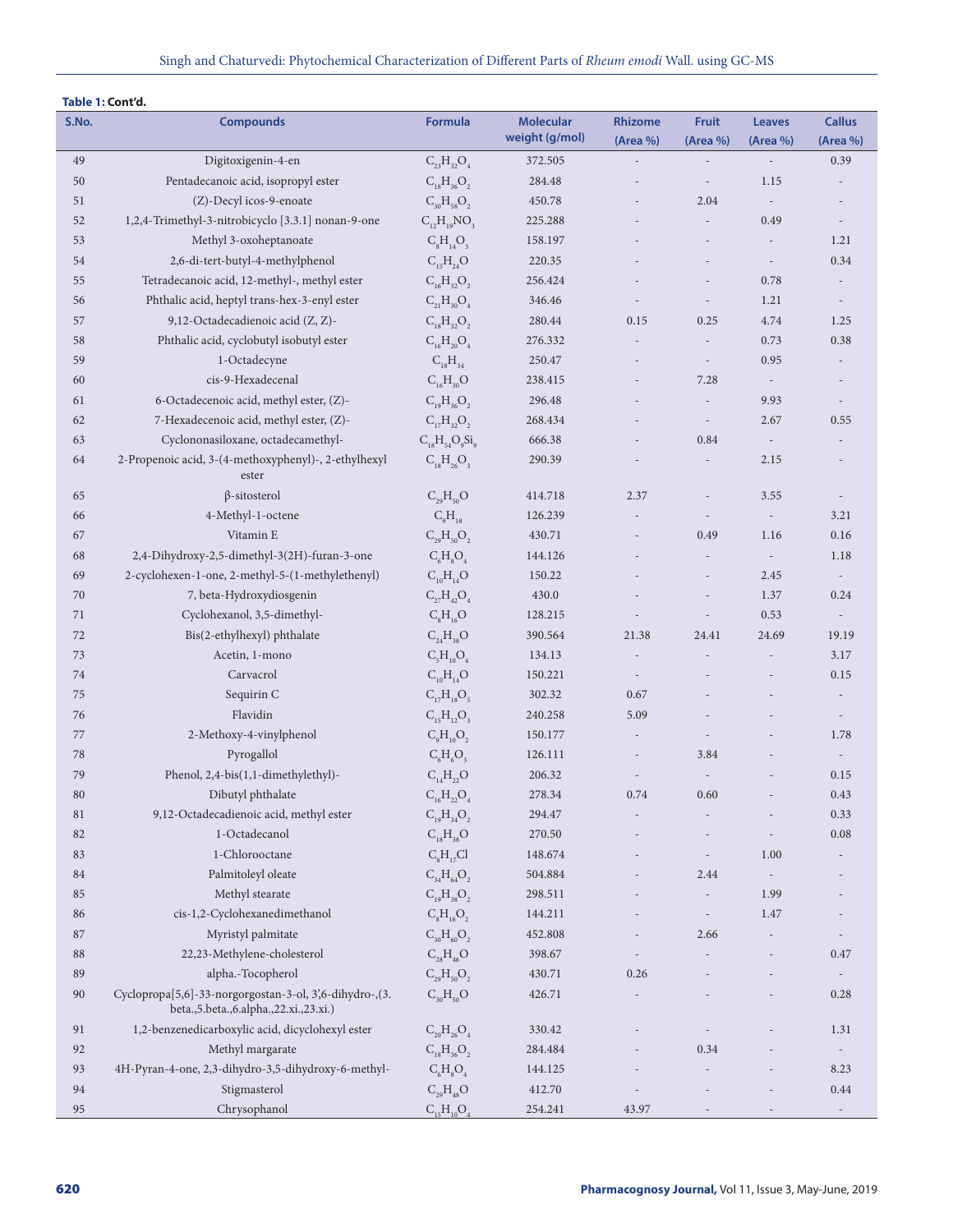| S.No.          | <b>Compounds</b>                             | <b>Nature</b>           | <b>Biological activities</b>                                                                                                        | <b>References</b>                                                                                          |  |
|----------------|----------------------------------------------|-------------------------|-------------------------------------------------------------------------------------------------------------------------------------|------------------------------------------------------------------------------------------------------------|--|
| $\mathbf{1}$   | Guanosine                                    | Purine nucleoside       | Antiprotozoal                                                                                                                       | Avila et al. 1987. <sup>11</sup>                                                                           |  |
| $\overline{2}$ | Hexadecanoic acid,<br>methyl ester           | Fatty acid methyl ester | Antibacterial and antifungal                                                                                                        | Chandrasekaran et al. 2011. <sup>12</sup>                                                                  |  |
| 3              | 9-Octadecenoic acid<br>$(Z)$ -, methyl ester | Linoleic acid ester     | Anti-cancer activity                                                                                                                | Yu et al. 2005. <sup>13</sup>                                                                              |  |
| $\overline{4}$ | 9,12-Octadecadienoic<br>$acid (Z, Z)$ -      | Fatty acid              | Anti-inflammatory and antiarthritic                                                                                                 | Jones 2002. <sup>14</sup>                                                                                  |  |
| 5              | Diosgenin                                    | Phytosteroid sapogenin  | Antidiabetic, reduces high blood pressure, prevent<br>cardiovascular disease, colon cancer, in oral<br>contraceptives manufactures. | Deshpande and Bhalsing 2014. <sup>15</sup>                                                                 |  |
| 6              | 7, beta-<br>hydroxydiosgenin                 |                         | Free radical scavenging, Anti-diabetic, anticancer.                                                                                 | Delazar et al. 2010; <sup>16</sup><br>Balogun et al. 2013. <sup>17</sup>                                   |  |
| 7              | Squalene                                     | Triterpene              | Antioxidant, antibacterial, anticancerous, anti-tumor,<br>immunostimulant, lipooxygenase-inhibitor.                                 | Reddy and Couvreur 2009; <sup>18</sup><br>Raman et al. 2012. <sup>19</sup>                                 |  |
| 8              | Vitamin E                                    |                         | Antimicrobial, antioxidant, antiinfertility, anti-<br>inflammatory, antispasmodic.                                                  | Suriyavathana and Indupriya 2014. <sup>20</sup>                                                            |  |
| 9              | $\gamma$ -Sitosterol                         | Triterpenoid            | Antidiabetic                                                                                                                        | Balmurugan et al. 2011. <sup>21</sup>                                                                      |  |
| 10             | Lupeol (Farganasterol)                       | Triterpene              | Anti-inflammatory, anti-cancer.                                                                                                     | Nguemfo et al. 2009; <sup>22</sup> Saleem et al.<br>2008.23                                                |  |
| 11             | 9-Octadecenoic acid (z)-,<br>9-hexadecenyles | Triterpene              | Anti-inflammatory activity, Anti-cancer.                                                                                            | Geetha 2001; <sup>24</sup><br>Saleem 2009. <sup>25</sup>                                                   |  |
| 12             | Neophytadiene                                | Sesquiterpenoids        | Anti-inflammatory, antipyretic, antimicrobial,<br>analgesic.                                                                        | Carretero et al. 2008; <sup>26</sup> Mendiola et al.<br>2008.27                                            |  |
| 13             | Stigmasterol                                 | Phytosterol             | Thyroid inhibitory, antiperoxidative and<br>hypoglycemic effects                                                                    | Panda et al. 2009. <sup>28</sup>                                                                           |  |
| 14             | Chrysophanol                                 | Anthraquinone           | Anti-cancer (Colon and liver cancer).                                                                                               | Lee et al. 2011; <sup>29</sup> Lu et al. 2010. <sup>8</sup>                                                |  |
| 15             | Physcion                                     | Anthraquinone           | Anti-cancer (cervical cancer)                                                                                                       | Wijesekara et al. 2014;9 Pan et al. 2016. <sup>30</sup>                                                    |  |
| 16             | Stigmasta-3,5-dien-7-<br>one                 | Steroid                 | Anti-inflammatory                                                                                                                   | Park et al. 2016. <sup>31</sup>                                                                            |  |
| 17             | $\beta$ -sitosterol                          | Sterol                  | Anti-diabetic                                                                                                                       | Karan et al. 2012; <sup>32</sup> Gupta et al. 2011. <sup>33</sup>                                          |  |
| 18             | Pyrogallol                                   | dihydroxy phenol        | Anti-cancer (human lung cancer).                                                                                                    | Yang et al. 2009 <sup>34</sup> ; Han and Park 2017; <sup>35</sup><br>Mitsuhashi et al. 2008. <sup>36</sup> |  |

**Table 2: Major bioactive compounds present in different parts of** *R. emodi* **and their uses.**



**Figure 1:** GC-MS chromatogram of rhizome extract of *R. emodi.*



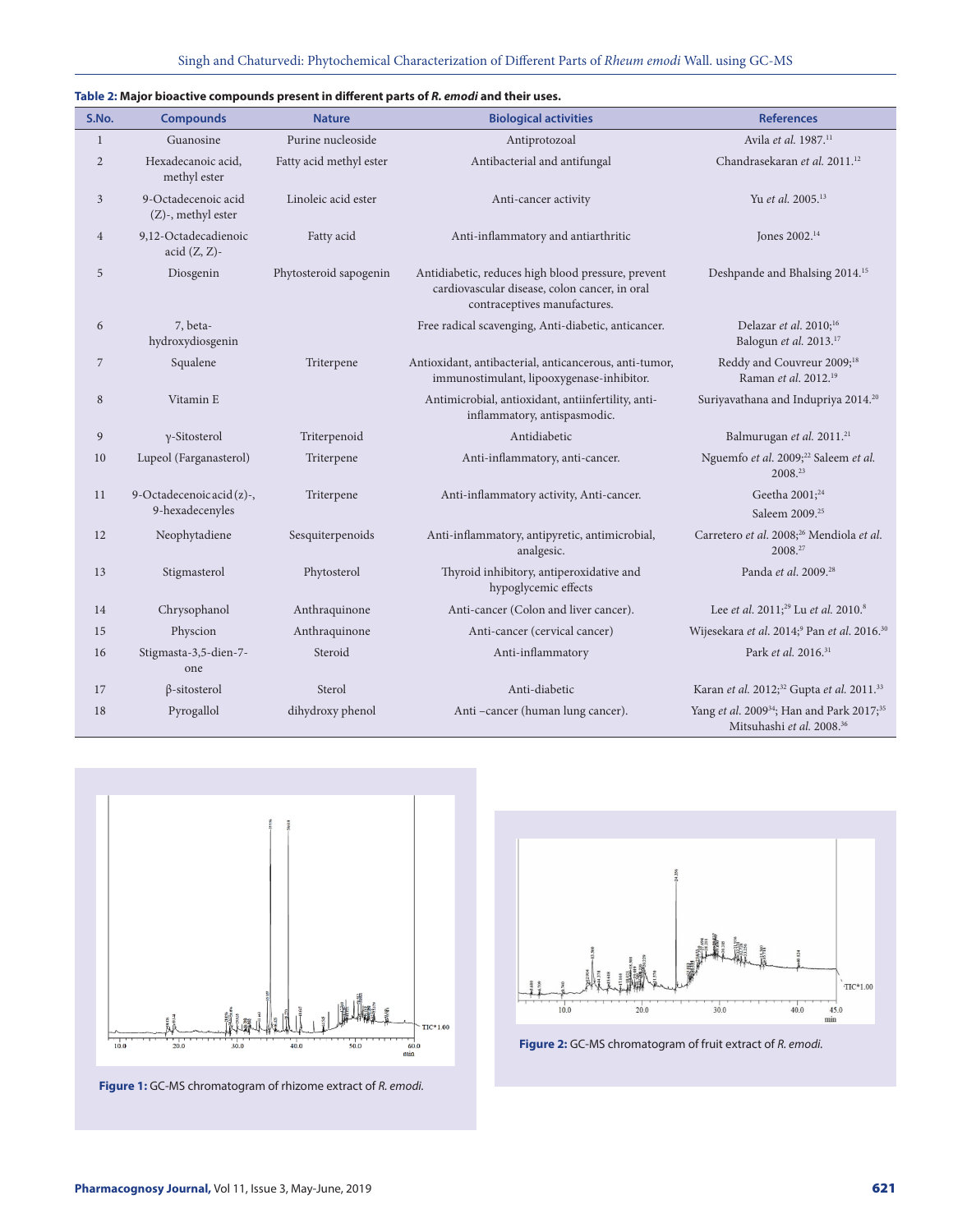

**Figure 3:** GC-MS chromatogram of leaf extract of *R. emodi*.



**Figure 4:** GC-MS chromatogram of callus extract of *R. emodi*.



**Figure 5:** Venn diagram represented the unique and common compounds in different parts of *R*. *emodi.*

known to possess anticancerous, anti-diabetic, anti-inflammatory, antimicrobial properties. Presence of diosgenin in rhizome, leaf and callus of *R. emodi* indicates that these parts of the plant as well as *in vitro* grown callus can be used as an alternative source of this important anticancerous and antidiabetic compound. The findings of the present study

provide complete GC-MS profile of the plant giving possible alternative sources of important bioactive compounds supplementing nutritional and pharmaceutical applications of the plant.

## **ACKNOWLEDGEMENT**

The authors are thankful to Department of Biological Sciences, C.B.S.H., G.B. Pant University of Agriculture and Technology, Pantnagar Pantnagar, Uttarakhand, India for providing the necessary facilities. They are also thankful to AIRF, JNU, New Delhi for GC-MS characterization. The corresponding author is thankful to University Grant Commission (UGC) for providing her fellowship.

# **CONFLICT OF INTEREST**

The authors declare there is no conflict of interest.

#### **ABBREVIATIONS**

**GC-MS:** Gas Chromatography-Mass Spectroscopy; **NAA:** Napthalene acetic acid; **BAP:** 6-Benzylaminopurine; **MS:** Murashige and Skoog; **NIST:** National Institute of Standards Technology.

#### **REFERENCES**

- 1. Nadkarni KM. *Rheum emodi*. The Indian Materia Medica, AK Nadkarni (Ed.), 3rd edn., Dhootapapeshwar, Prakashan Ltd., Panvel, Bombay. 1954;2113.
- 2. Anonymous. The Wealth of India. Press and Information Directorate, CSIR, New Delhi. 1972;11:3-6.
- 3. Ibn B. Jami al Mufradat al Adviawa al Aghzia (Urdu Translation). New Delhi CCRUM. 2000;2:275-82.
- 4. Malik S, Sharma N, Sharma UK, Singh NP, Bhushan S, Sharma M, *et al.* Qualitative and quantitative analysis of anthraquinone derivatives in rhizomes of tissue culture-raised *Rheum emodi* Wall. plants. J Plant Physiol. 2010;167(9):749-56.
- 5. Singh R, Tiwari T, Chaturvedi P. *Rheum emodi* Wall ex. Meissn (Indian Rhubarb): Highly endangered medicinal herb. J Med Plant Stud. 2017;5(4):13-6.
- 6. Chihara T, Shimpo K, Beppu H, Yamamoto N, Kaneko T, Wakamatsu K. Effects of aloe-emodin and emodin on proliferation of the MKN45 human gastric cancer cell line. Asian Pac J Cancer Prev. 2015;16(9):3887-91.
- 7. Duraipandiyan V, Baskar AA, Ignacimuthu S, Muthukumar C, Al-Harbi NA. Anticancer activity of Rhein isolated from *Cassia fistula* L. flower. Asian Pac J Trop Dis. 2012;2:S517-23.
- 8. Wijesekara I, Zhang C, Van TQ, Vo TS, Li YX, Kim SK. Physcion from marinederived fungus *Microsporum* sp. induces apoptosis in human cervical carcinoma HeLa cells. Microbiol Res. 2014;169(4):255-61.
- 9. Lu CC, Yang JS, Huang AC, Hsia TC, Chou ST, Kuo CL. Chrysophanol induces necrosis through the production of ROS and alteration of ATP levels in J5 human liver cancer cells. Mol Nutr Food Res. 2010;54(7):967-76.
- 10. Singh R, Chaturvedi P. Phytochemical screening and determination of antioxidant activity in callus and different parts of *Rheum emodi* Wall ex. Messin. J Pharmacogn Phytochem. 2018;7(1):2541-7.
- 11. Avila JL, Rojas T, Avila A, Polegre MA, Robins RK. Biological Activity of Analogs of Guanine and Guanosine against American *Trypanosoma* and *Leishmania* spp. Antimicrob Agents Chemother. 1987;31(3):447-51.
- 12. Chandrasekaran M, Senthilkumar A, Venkatesalu V. Antibacterial and antifungal efficacy of fatty acid methyl esters from leaves of *Sesuvium portulacastrum* L. Eur Rev Med Pharmcol Sci. 2011;15(7):775-80.
- 13. Yu FR, Lian XZ, Guo HY, McGuire PM, Li RD, Wang R, *et al.* Isolation and characterization of methyl esters and derivatives from *Euphorbia kansui* (*Euphorbiaceae*) and their inhibitory effects on the human SGC-7901 cells. J Pharm Pharm Sci. 2005;8(3):528-35.
- 14. Jones PJ. Clinical nutrition: 7. Functional food more than just nutrition. Can Med Assoc J. 2002;166(12):1555-63.
- 15. Deshpande HA, Bhalsing SR. Plant Derived Novel Biomedicinal: Diosgenin. Int J Pharmacogn Phytochem Res. 2014;6(4):780-4.
- 16. Delazar A, Nazifi E, Movafeghi A, Nazemiyey H, Hemmati S, Nahar L, *et al.* Analyses of phytosterols and free radical scavengers in the bulbs of *Ornithogalum cuspidatum* Bertol. Bol Latinoam Caribe Plant Med Aromat. 2010;9(2):87-92.
- 17. Balogun OS, Oladosu IA, Akiinnusi A, Zhiqiang L. Fatty acid composition α-glucosidae inhibitory potential and cytotoxicity activity of *Oncoba spinosa Forssk.* Elix Appl Chem. 2013;59:15637-41.
- 18. Reddy L, Couvreur P. Squalene: A natural triterpene for use in disease management and therapy. Adv Drug Deliv Rev. 2009;61(15):1412-26.
- 19. Raman BV, La S, Saradhi MP, Rao BN, Krishna ANV, Sudhakar M, *et al.* Antibac-